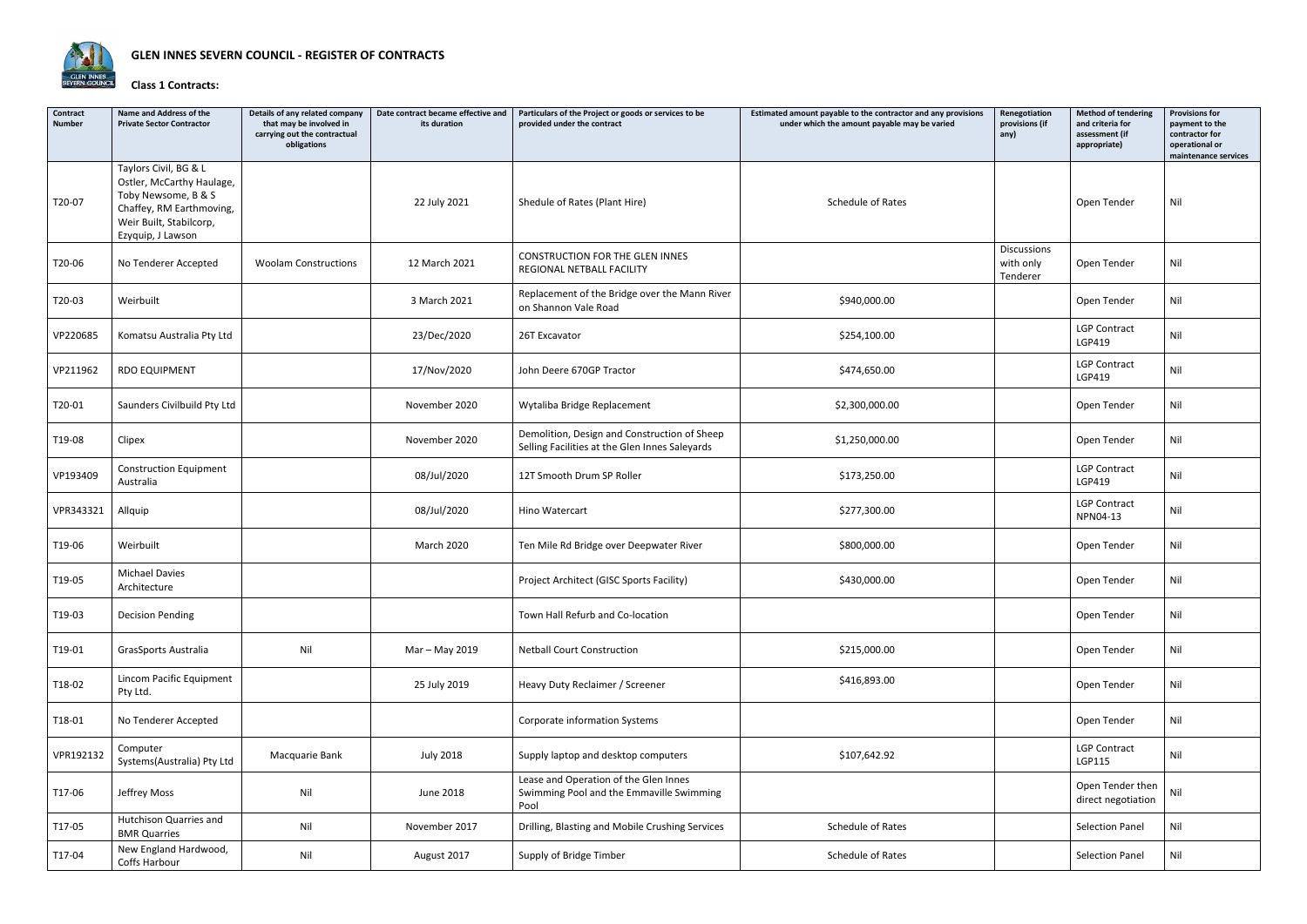|          | Hardwoods, Lumara<br>Timbers                                                                                                     |                                      |                                                                                            |                                                                                                                                                                |                         |                    |                                 |     |
|----------|----------------------------------------------------------------------------------------------------------------------------------|--------------------------------------|--------------------------------------------------------------------------------------------|----------------------------------------------------------------------------------------------------------------------------------------------------------------|-------------------------|--------------------|---------------------------------|-----|
| T17-03   | Dominico Blue                                                                                                                    | <b>RFS</b>                           | November 17                                                                                | Glen Innes Fire Control Centre Design & Fitout                                                                                                                 | \$1,825,982.40          |                    | Direct negotiation              | Nil |
| T17-02   | No Tenderers                                                                                                                     |                                      |                                                                                            | King George Oval Toilet Amenities Building<br><b>Construction Project</b>                                                                                      |                         |                    | Open Tender                     | Nil |
| T17-01   | <b>Waeger Constructions Pty</b><br>Ltd                                                                                           | Nil                                  | April 2017                                                                                 | Design and Construct Cam Creek Bridge,<br>Rangers Valley Road                                                                                                  | \$421,500.00            |                    | Open Tender                     | Nil |
| T16-02   | Hutchison Quarries,<br>Wagner Investments and<br><b>BMR Quarries</b>                                                             | Nil                                  | May 2016 to May 2018 with<br>an option at Council's<br>discretion to extend to May<br>2020 | Panel of Contractors for the reliable and cost<br>effective provision of mobile crushing services.                                                             | Schedule of rates       |                    | Open Tender                     | Nil |
| T16-01   | <b>Justin Power</b><br>Constructions                                                                                             | Nil                                  |                                                                                            | Additions to Children And Family Services<br>Building - 185 West Avenue, Glen Innes                                                                            | \$152,163.64 excl GST   |                    | Direct negotiation              | Nil |
| T15-03   | Zardoz Pty Ltd T/A Pool<br>Link                                                                                                  | Nil                                  | May 2015                                                                                   | Glen Innes Swim Centre Main Pool Upgrade                                                                                                                       | \$841,800.00            | EOI                |                                 | Nil |
| T15-02   | Coffs Harbour Hardwood,<br>Lumara Timbers & New<br><b>England Hardwoods</b>                                                      | Nil                                  | October 2015 to October<br>2016 with an option of 2 x 1<br>year extensions                 | Panel of Contractors for the reliable and cost<br>effective supply of Bridge Timber                                                                            | Schedule of rates       |                    | Open Tender                     | Nil |
| T15-01   | Clarence Earthmoving,<br>Hutchison Quarries, and<br>Wild Quarries & Civil                                                        | Nil                                  | March 2015 to March 2016<br>with an option of 2 x 1 year<br>extensions                     | Panel of Contractors for the reliable and cost<br>effective provision of mobile crushing services.                                                             | Schedule of rates       |                    | Open Tender                     | Nil |
| A2016/11 | Bridgebuild & Civil P/L                                                                                                          | Nil                                  | 2016                                                                                       | Tenterden Road Bridge                                                                                                                                          |                         | As per<br>contract | Open Tender                     | Nil |
| T14-06   | SolarPV Commercial Pty<br>Ltd                                                                                                    | Nil                                  | June 2015                                                                                  | Design supply, fabrication, delivery and erection<br>CRC Public Drop Off Building, Rodgers Road<br>Glen Innes                                                  | \$39,750                |                    | Open Tender                     | Nil |
| T14-05   | <b>Built Resources Pty Ltd</b>                                                                                                   | Nil                                  | <b>July 2015</b>                                                                           | Design, Supply, Installation and Commissioning<br>Design, fabrication and delivery to site, Office &<br>Amenities Council Landfill, Rodgers Road Glen<br>Innes | \$45,900                |                    | Open Tender                     | Nil |
| T14-04   | Ultrahawke Pty Ltd                                                                                                               | Nil                                  | April 2015                                                                                 | Design, fabrication, delivery, installation &<br>commissioning 50 tonne x 20m Weighbridge,<br>Rodgers Road Glen Innes                                          | \$106,375.50            |                    | Open Tender                     | Nil |
| T14-03   | JR Richards & Sons                                                                                                               | Nil                                  | January 2025                                                                               | Collection of Garbage & Recyclable for Glen<br>Innes Emmaville, Deepwater and Glencoe                                                                          | Schedule of rates       |                    | Open Tender                     | Nil |
| T14-02   | Mulgowie Farming<br>Company                                                                                                      | Nil                                  | August 2014                                                                                | Beneficial Reuse of Treated Wastewater and<br>Lease of Council Lands                                                                                           | Schedule of rates       |                    | Open Tender                     | Nil |
| T14-01   | Hutchison Quarries,<br>Wagner Investments and<br><b>BMR Quarries</b>                                                             | Nil                                  | August 2014                                                                                | Panel of Contractors for the reliable and cost<br>effective provision of mobile crushing services.                                                             | Schedule of rates       |                    | Open Tender                     | Nil |
| VPR30858 | Komatsu Australia Pty Ltd                                                                                                        |                                      | June 2014 - completed                                                                      | Komatsu WA250PZ-6                                                                                                                                              | \$237,303.05            |                    | <b>LGP Contract</b><br>LGP707-1 | Nil |
| VPR13616 | Conplant Pty Ltd                                                                                                                 |                                      | June 2013                                                                                  | Ammann AP240 T3 - Multi Tyred Roller                                                                                                                           | \$127,375.00            |                    | <b>LGP Contract</b><br>LGP707-1 | Nil |
| T13-06   | Did not proceed                                                                                                                  | Nil                                  | June 2013                                                                                  | Sewer Relining                                                                                                                                                 |                         |                    | Open Tender                     | Nil |
| T13-05   | Ozwide Bridge Rail and<br>Civil Pty Ltd                                                                                          | Nil                                  | February 2013                                                                              | Replacement Bridge Superstructure on Tent Hill<br>Road Beardy River Crossing                                                                                   | \$337,180.00 - Option 1 |                    | Open Tender                     | Nil |
| 48FF669C | <b>JCB Construction</b><br>Equipment Australia Pty<br>Ltd.                                                                       | Capital Finance Australia<br>Limited | November 2012<br>60 mths                                                                   | 2012 JCB model 3CX-APC ECO 4WD Backhoe<br>Loader                                                                                                               | \$179,410.00            |                    | <b>LGP Contract</b><br>LGP707-1 | Nil |
| T13-04   | Boral Asphalt, Midcoast<br>Road Services (MRS), RPQ<br>Spray Seal Pty Ltd, Robert<br><b>Symons Construction Pty</b><br>Ltd. (RS) | Nil                                  | December 2012                                                                              | Supply and delivery of Heavy Patching and/or<br><b>Bitumen Resealing Works</b>                                                                                 | Schedule of Rates       | Nil                | <b>Selection Panel</b>          | Nil |